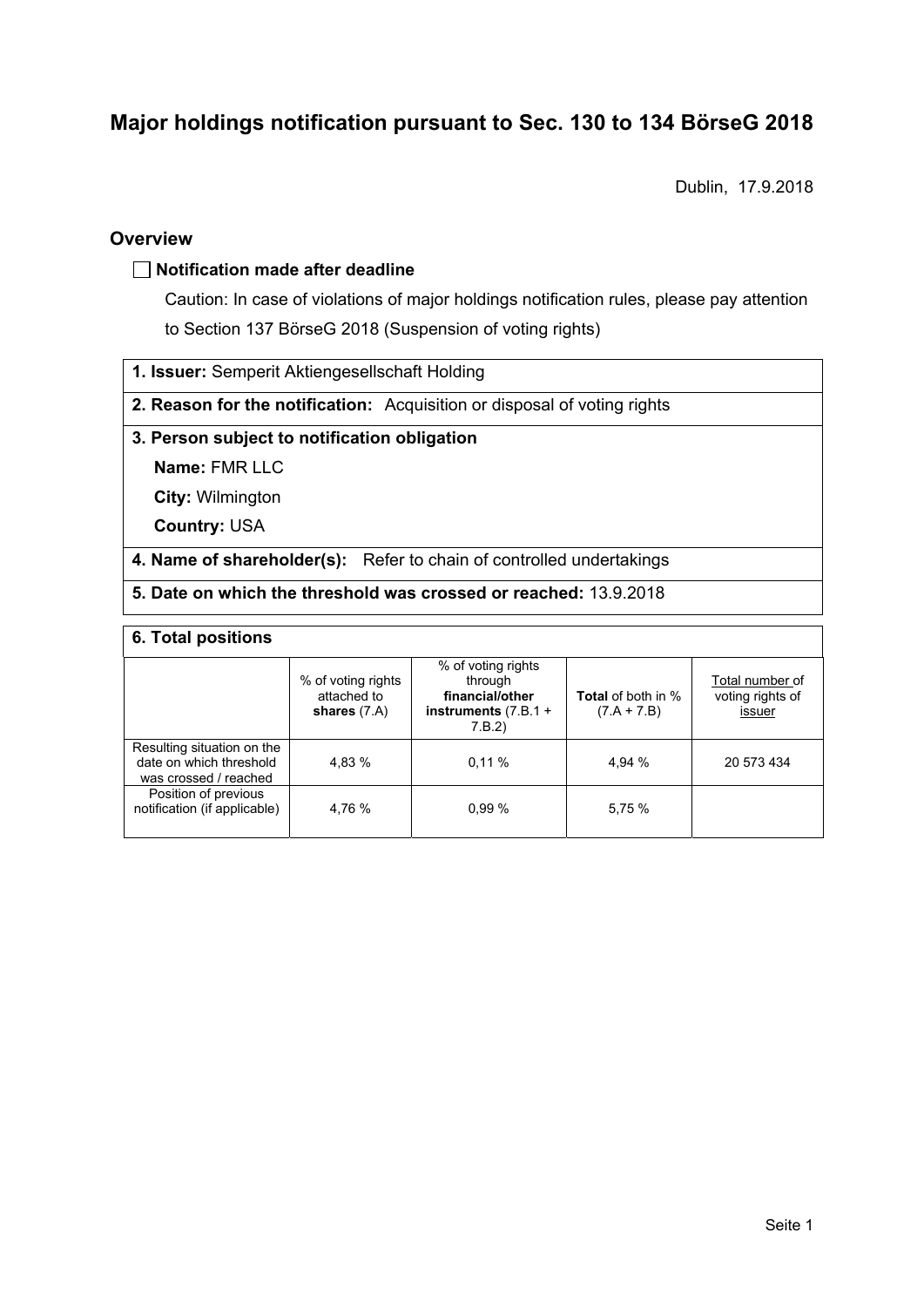# **Details**

## **7. Notified details of the resulting situation:**

| A: Voting rights attached to shares |                                           |                                      |                                           |                                      |  |  |
|-------------------------------------|-------------------------------------------|--------------------------------------|-------------------------------------------|--------------------------------------|--|--|
| <b>ISIN Code</b>                    |                                           | Number of voting rights              | % of voting rights                        |                                      |  |  |
|                                     | <b>Direct</b><br>(Sec 130 BörseG<br>2018) | Indirect<br>(Sec 133 BörseG<br>2018) | <b>Direct</b><br>(Sec 130 BörseG<br>2018) | Indirect<br>(Sec 133 BörseG<br>2018) |  |  |
| AT0000785555                        |                                           | 994 392                              |                                           | 4,83 %                               |  |  |
| <b>SUBTOTAL A</b>                   | 994 392                                   |                                      | 4.83 %                                    |                                      |  |  |

| B 1: Financial / Other Instruments pursuant to Sec. 131 para. 1 No. 1 BörseG 2018 |                                          |                        |                                                                                      |                    |  |
|-----------------------------------------------------------------------------------|------------------------------------------|------------------------|--------------------------------------------------------------------------------------|--------------------|--|
| Type of instrument                                                                | <b>Expiration Date</b>                   | <b>Exercise Period</b> | Number of voting<br>rights that may be<br>acquired if the<br>instrument is exercised | % of voting rights |  |
| Right to recall stock<br>on loan                                                  | No specific term<br>17/09/2018<br>period |                        | 22 356                                                                               | 0.11%              |  |
|                                                                                   |                                          | <b>SUBTOTAL B.1</b>    | 22 356                                                                               | 0.11%              |  |

| B 2: Financial / Other Instruments pursuant to Sec. 131 para. 1 No. 2 BörseG 2018 |                    |                    |                               |                            |                       |
|-----------------------------------------------------------------------------------|--------------------|--------------------|-------------------------------|----------------------------|-----------------------|
| Type of instrument                                                                | Expiration<br>Date | Exercise<br>Period | Physical /<br>Cash Settlement | Number of<br>voting rights | % of voting<br>rights |
|                                                                                   |                    |                    |                               |                            |                       |
|                                                                                   |                    |                    | <b>SUBTOTAL B.2</b>           |                            |                       |